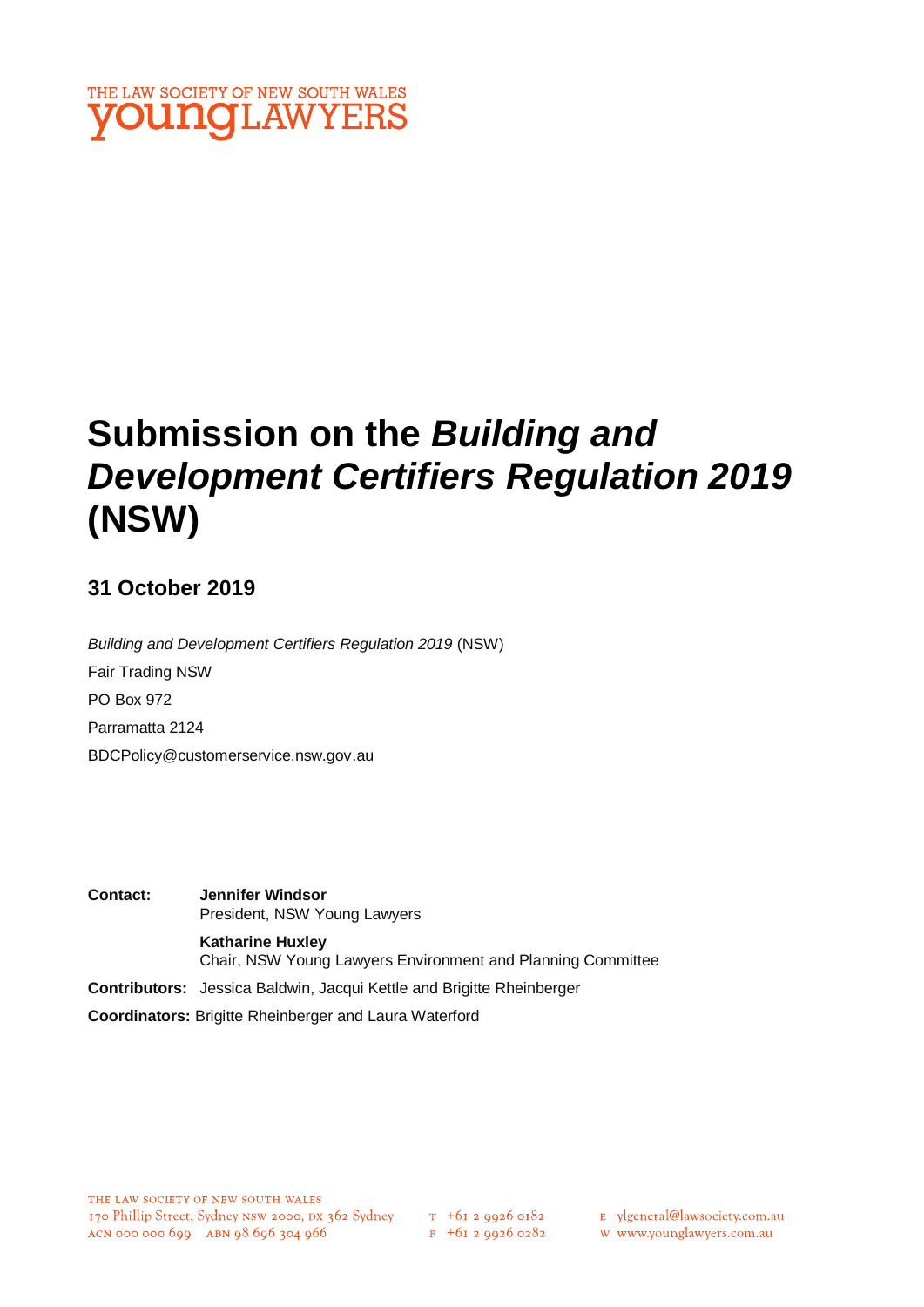#### THE LAW SOCIETY OF NEW SOUTH WALES **YOUNGLAWYERS**

The NSW Young Lawyers Environment and Planning Committee (Committee) makes the following submission in response to the *Building and Development Certifiers Regulation 2019* (NSW)

### **NSW Young Lawyers**

NSW Young Lawyers is a division of The Law Society of New South Wales. NSW Young Lawyers supports practitioners in their professional and career development in numerous ways, including by encouraging active participation in its 15 separate committees, each dedicated to particular areas of practice. Membership is automatic for all NSW lawyers (solicitors and barristers) under 36 years and/or in their first five years of practice, as well as law students. NSW Young Lawyers currently has over 15,000 members.

The Committee comprises of a group of approximately 50 members interested in our environment. The Committee focuses on environmental and planning law issues, raising awareness in the profession and the community about developments in legislation, case law and policy. The Committee also concentrates on international environment and climate change laws and their impact within Australia.

## **Summary of Recommendations**

- 1. Amend clause 2 of the Code of Conduct to require certifiers to not adversely affect the safety of property.
- 2. Amend clause 2 of the Code of Conduct to refer to the unique public position of certifiers.
- 3. Amend clause 4 of the Code of Conduct to:
	- a. require certifiers to have "reasonable regard" to specialist advice; and
	- b. better specify or define the term "specialist".
- 4. Amend clause 7 of the Code of Conduct to require a certifier to have an ongoing duty to notify a principal of matters affecting the certifier's registration.
- 5. Amend clause 9 of the Code of Conduct such that it applies to statutory functions performed by a certifier, in addition to certification work.
- 6. Amend clause 10 of the Code of Conduct to require written consent before confidential information is disclosed.
- 7. Amend clause 11 of the Code of Conduct to require certification work carried out under supervision to be carried out in accordance with the Code of Conduct.
- 8. That further consideration be given to broader, systemic changes and strategies beyond the scope of the Regulation, and to ensure effective implementation of the Regulation, in order to enhance the integrity of the certification process.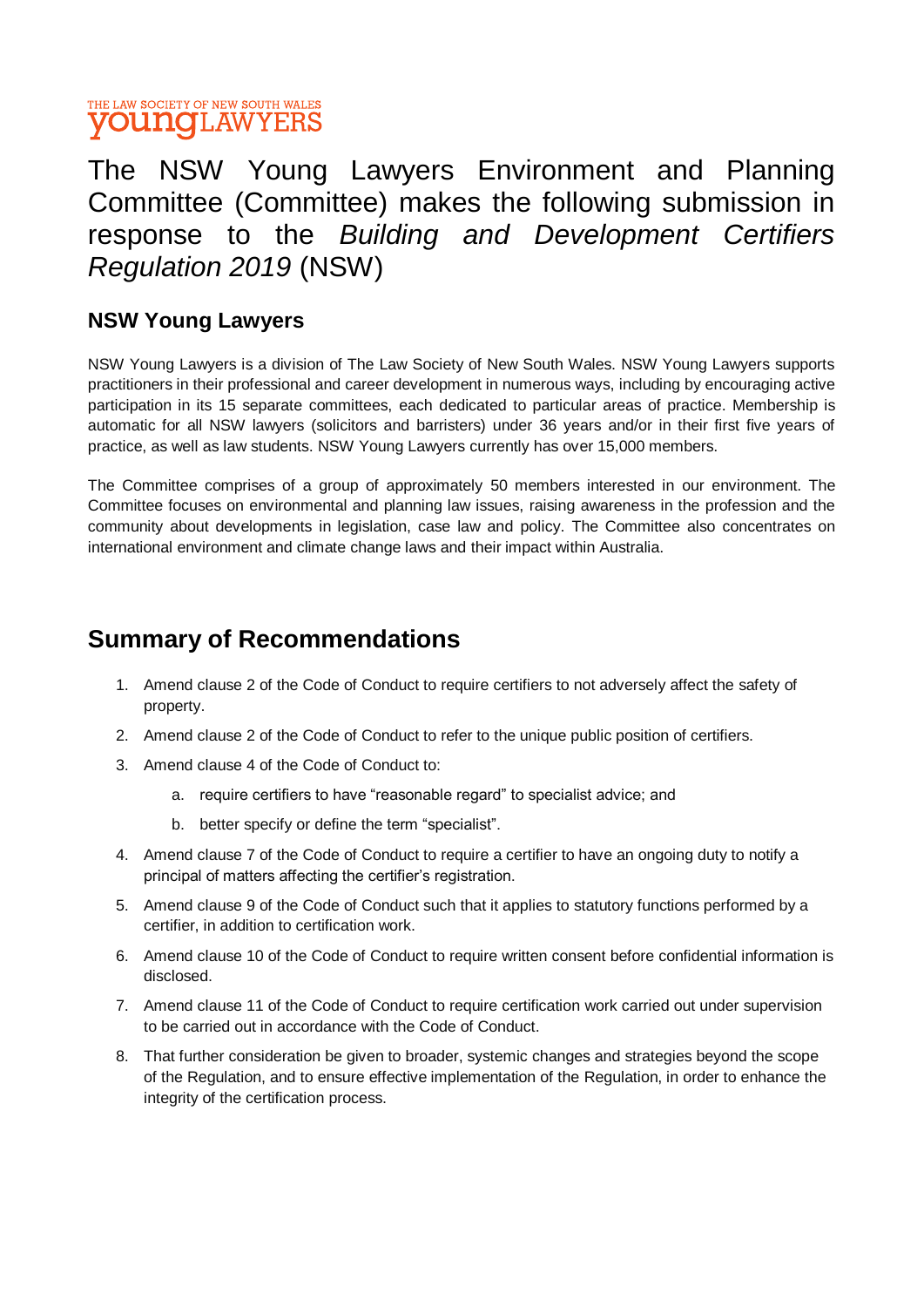#### THE LAW SOCIETY OF NEW SOUTH WALES **YOUNGLAWYERS**

# **Introduction**

 $\overline{a}$ 

The Committee welcomes the opportunity to comment on the proposed *Building and Development Certifiers Regulation 2019* (NSW) (**the Regulation**). The Committee recognises the extensive list of questions which Fair Trading NSW sought comment in relation to the Regulation. The Committee has limited its submission to two questions, being the Code of Conduct introduced in Schedule 2 of the Regulation and the appropriateness of the prescribed conflicts of interest in clauses 24 and 25 of the Regulation.

Overall, the Committee considers the proposed amendments to these two parts of the Regulation will enhance the accountability of registered certifiers, promote the public interest and ensure safety of development in New South Wales. However, as outlined below, the Committee considers that the Regulation could be amended to further clarify duties of registered certifiers and, further, that systemic change beyond the scope of the Regulation is necessary.

# **Do you support the proposed duties in the code of conduct? Why or why not? What other duties should be considered?**

The Committee supports the introduction of the Code of Conduct (**Code**) into the Regulation. This will give the duties within the Code statutory weight, in contrast to the current code of conduct (**Current Code**) which is contained in the Building Professionals Board Accreditation Scheme.<sup>1</sup>

The Committee also supports the introduction of an offence for a breach of the Code in Schedule 1, Clause 2. This again contributes to enforceability of the requirements in the Code and will enhance the accountability of registered certifiers.

The Committee makes the following comments in relation to specific duties in the Code:

<sup>&</sup>lt;sup>1</sup> State of New South Wales through the Building Professional Board, Building Professionals Accreditation Scheme (23 August 2019) [<https://www.fairtrading.nsw.gov.au/\\_\\_data/assets/pdf\\_file/0007/461455/Building-Professionals-Board-](https://www.fairtrading.nsw.gov.au/__data/assets/pdf_file/0007/461455/Building-Professionals-Board-Accreditation-Scheme.pdf)[Accreditation-Scheme.pdf>](https://www.fairtrading.nsw.gov.au/__data/assets/pdf_file/0007/461455/Building-Professionals-Board-Accreditation-Scheme.pdf).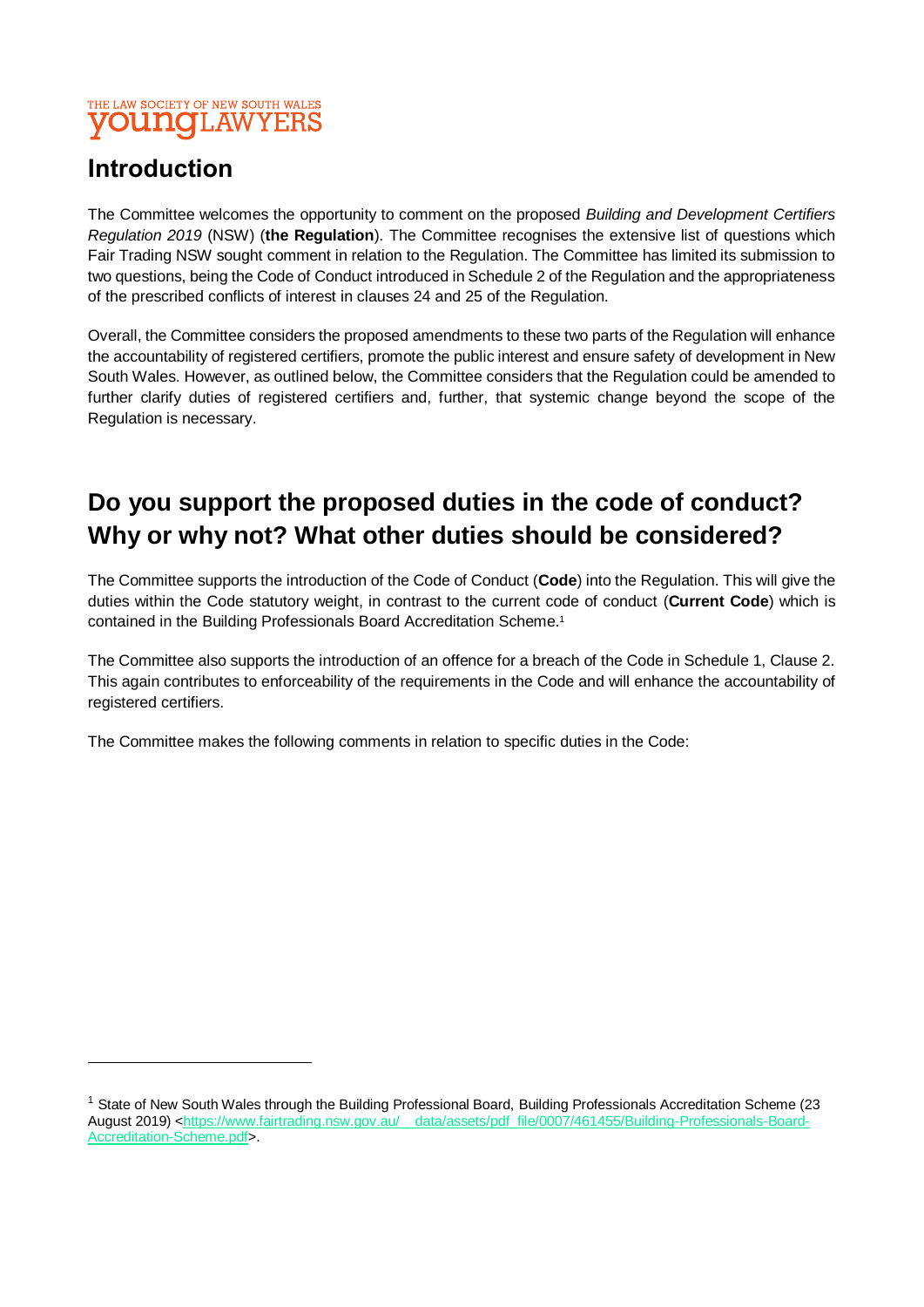#### THE LAW SOCIETY OF NEW SOUTH WALES **VOUNGLAWYERS**

#### **Duty to act in the public interest (clause 2)**

The Committee supports this duty to the extent it provides greater specificity and gives greater certainty to the public, particularly in comparison to the equivalent duty (Duty 1 – Acting in the public interest) in the Current Code. Enhancing the specificity of a certifier's duty to act in the public interest is important given that:

*"[r]egistered certifiers are in a unique position as compared with many other practitioners as they are recognised as 'public officials' and 'public authorities' under the Independent Commission Against Corruption Act 1988 and the Ombudsman Act 1974 respectively."*<sup>2</sup>

The duty to act in the public interest, as draft in the consultation version of the Regulation could be improved by inserting the words "or property" after "person" in clause 2(2)(a). As currently drafted, clause 2(2)(a) impliedly contemplates safety of property by reference to the safety of "a person". However, there may be situations in which the safety of property may not directly impact the safety of a person. These circumstances should be explicitly included in the Code for certainty.

#### **Duty to act within level of competence, expertise and area of registration (clause 4)**

The Committee supports the Code's expansion of the duty in the Current Code to require a certifier to seek specialist advice if an aspect of certification work is beyond the registered certifier's competence and expertise. The Committee recommends that this duty be further expanded to require certifiers to have "reasonable regard" to specialist advice sought, to prevent the situation where specialist advice is sought for the purpose of complying with the Code, but a certifier has not turned their mind to this advice. The Committee notes that it does not intend for a certifier to have to follow or agree with specialist advice, but instead submits that a requirement to give real consideration to specialist advice would assist in increasing public confidence in the certification process and personal and building safety.

Furthermore, clause 4 would benefit from a clearer definition or meaning of "specialist".

#### **Duty not to misinform or mislead (clause 7)**

 $\overline{a}$ 

The equivalent duty in the Current Code (Duty 2 – Regard for interests of principals and others) requires certifiers to keep informed the person who engages the certifier of any change in circumstances relating to their rights or authority to carry out certification work. The Committee submits that this requirement should be carried across to the Code, to clarify that certifiers have an ongoing duty to inform principals of changes in circumstances which may affect their rights of authority to carry out certification work.

<sup>2</sup> Better Regulation Division – Department of Customer Service of the NSW Government, *Regulatory Impact Statement: Building and Development Certifiers Regulation 2019 – September 2019*.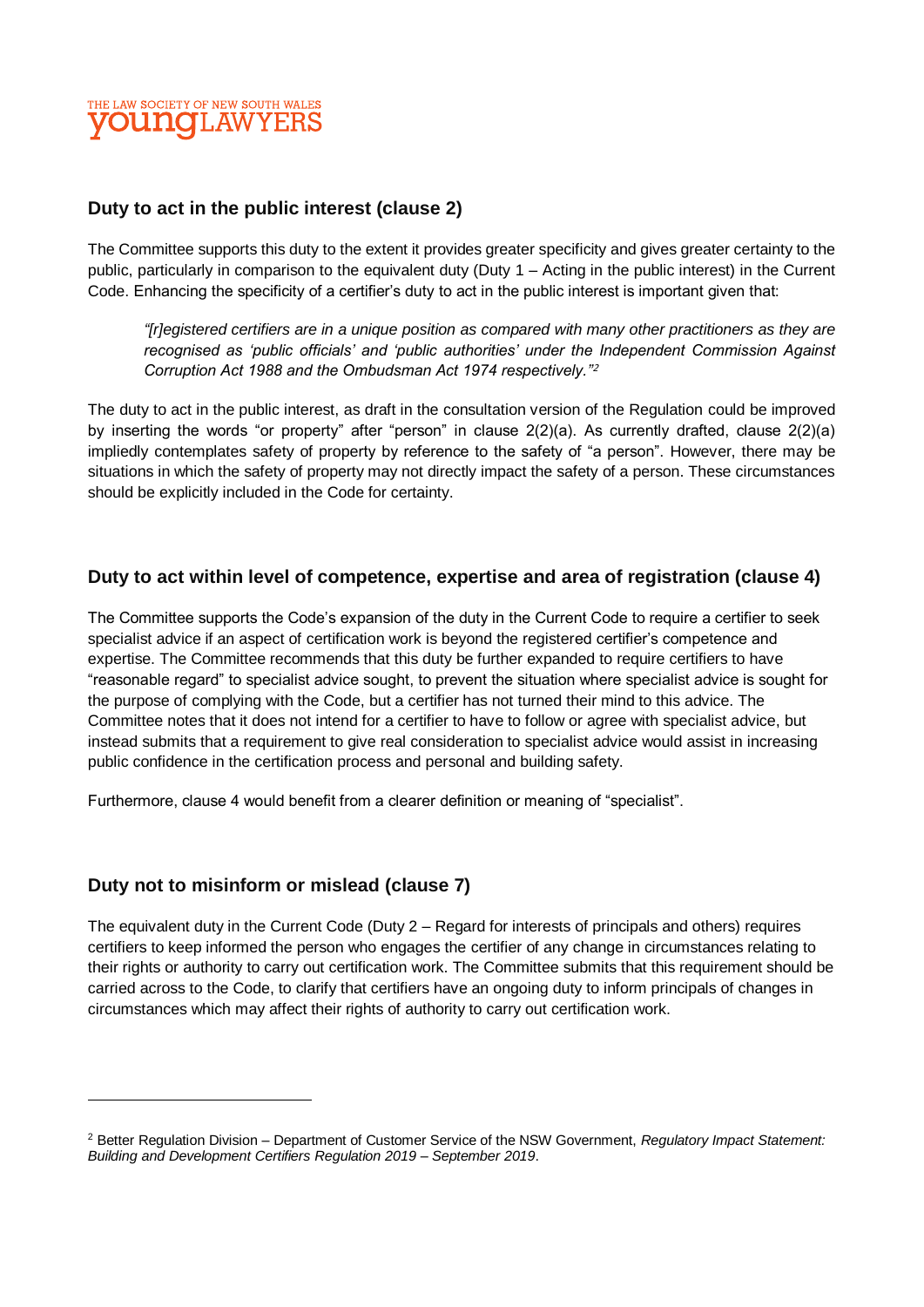#### THE LAW SOCIETY OF NEW SOUTH WALES **YOUNGLAWYERS**

#### **Duty to documents reasons for decisions (clause 9)**

The Committee notes that the equivalent duty in the Current Code (Duty 6 – Making decisions and taking actions) requires certifiers to take all reasonable steps to obtain all relevant facts when "carrying out certification *and other statutory functions*" (emphasis added). The Committee recommends that similarly broad drafting be inserted into clause 8(1) of the Code, to ensure this requirement applies to all facets of a certifier's role.

#### **Duty to maintain confidentiality (clause 10)**

The Committee recommends that the word "written" be inserted before the word "consent" in clause 10(1)(a) of the Code. Requiring written consent before confidential information can be disclosed will provide greater certainty to both registered certifiers and persons to whom a duty of confidentiality is owed.

#### **Supervision (clause 11)**

The Committee recommends that the word "competently" in clause 11(b) be deleted and the words "in accordance with this code" are inserted. Persons undertaking certification work under supervision should be held to the same standards of conduct as registered certifiers. This will ensure uniformity in community expectations are upheld within the profession and ensure that certifiers who are in training understand their duties and responsibilities from the outset. This proposed change will require certification work carried out under supervision to be carried out competently in any event, given the requirements in clauses 4 and 5 of the Code.

# **Do you support the proposed prescribed conflicts of interest in clause 24 and exemptions in clause 25? Why or why not?**

The prescribed conflicts provided in clause 24 are supported and build upon the circumstances in section 9 of the *Building and Development Certifiers Act 2018* (NSW) (**the Act**). Having a prescribed list of conflicts of interest increases the integrity of the overall system and will increase public confidence in the certification process.

It is important to consider real, apparent and potential conflicts of interest. While section 29 of the Act, supported by clause 24 of the Regulation addresses conflicts of interest, conflicts are inherent in the private certification of development. Certifiers rely on builders and developers for work, while builders and developers require certification of their developments. If certifiers are unable or unwilling to provide the required certification, builders and developers will seek different certifiers.

While the Committee does not have any specific comments on clause 24 as presently drafted, the Committee recommends that broader reforms, beyond the scope of the Regulation, ought to be considered to strengthen integrity in the certification process, including to: